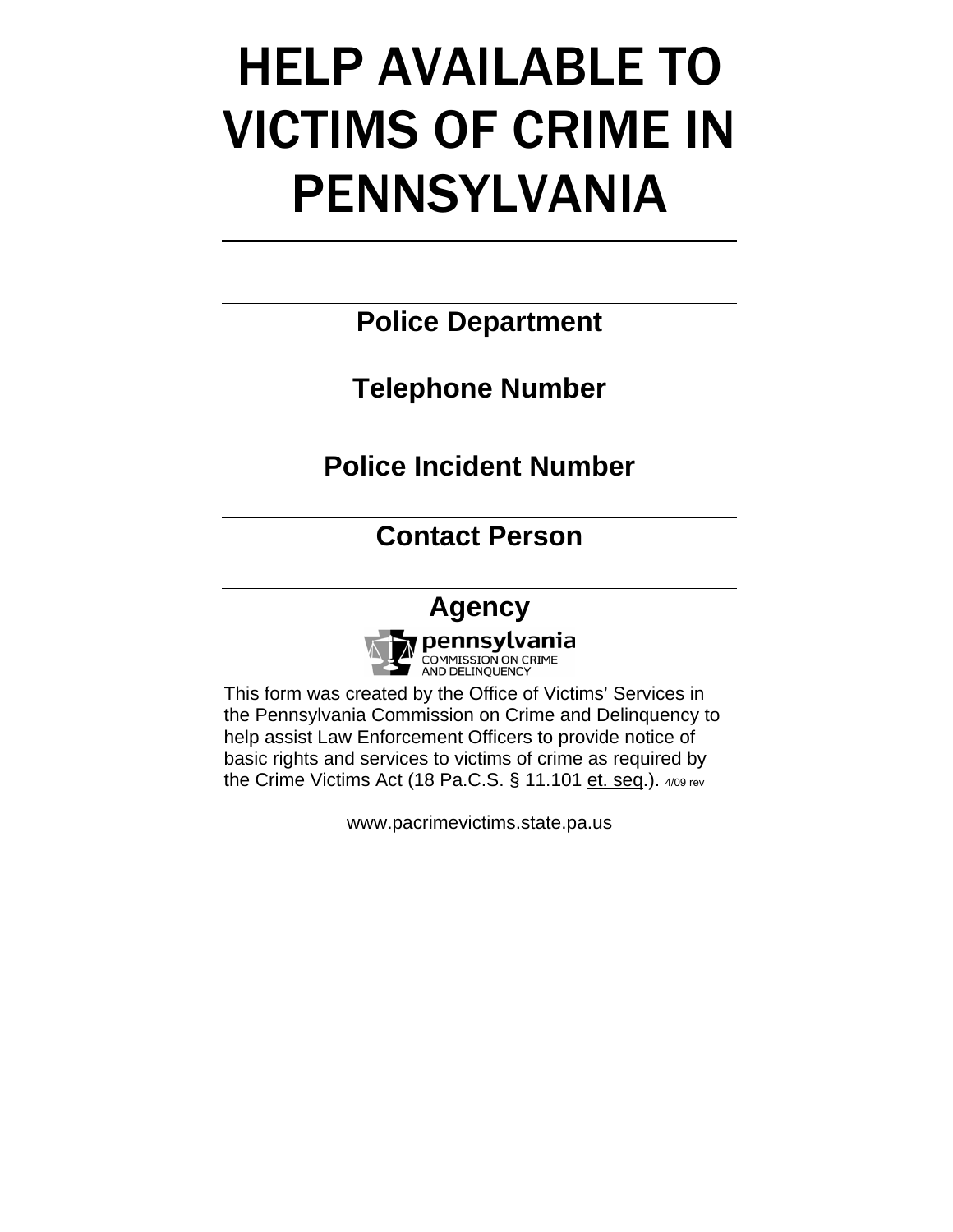Being a victim of crime can be very hard and confusing. People may tell you things that you do not understand. You might not be able to remember things. This is all normal. The legal system can be very hard to understand.

There are people to help you! They are called "victim advocates." They will help you for free, make things easier to understand, and answer your questions. They can help you in many other ways as well. Call them using the phone numbers on pages 8-9 to find out what they can do for you.

You may have heard that the person who committed the crime against you has "rights" under the law. You also have rights or things that must happen. This book describes them. Some of them are:

- $\star$  Be told about help you can get;
- $\star$  Be told about court hearings and have someone be with you at them if you want;
- $\star$  Be told if the person who committed the crime against you has been arrested;
- $\star$  Be told if the person who committed the crime escapes;
- $\star$  Tell how the crime has hurt you before the judge decides what happens to the person who committed the crime;
- $\star$  Have anything taken from you returned when it is not needed anymore for court;
- $\star$  Be told what happens at the end of your case; and
- $\star$  Be paid back by the person who committed the crime for money you lost.

There are many more "rights" that you have. They are listed on pages 5-7 of this book as they are written in the law. An advocate will be able to help you understand them and tell you which ones are for your case and which ones are not.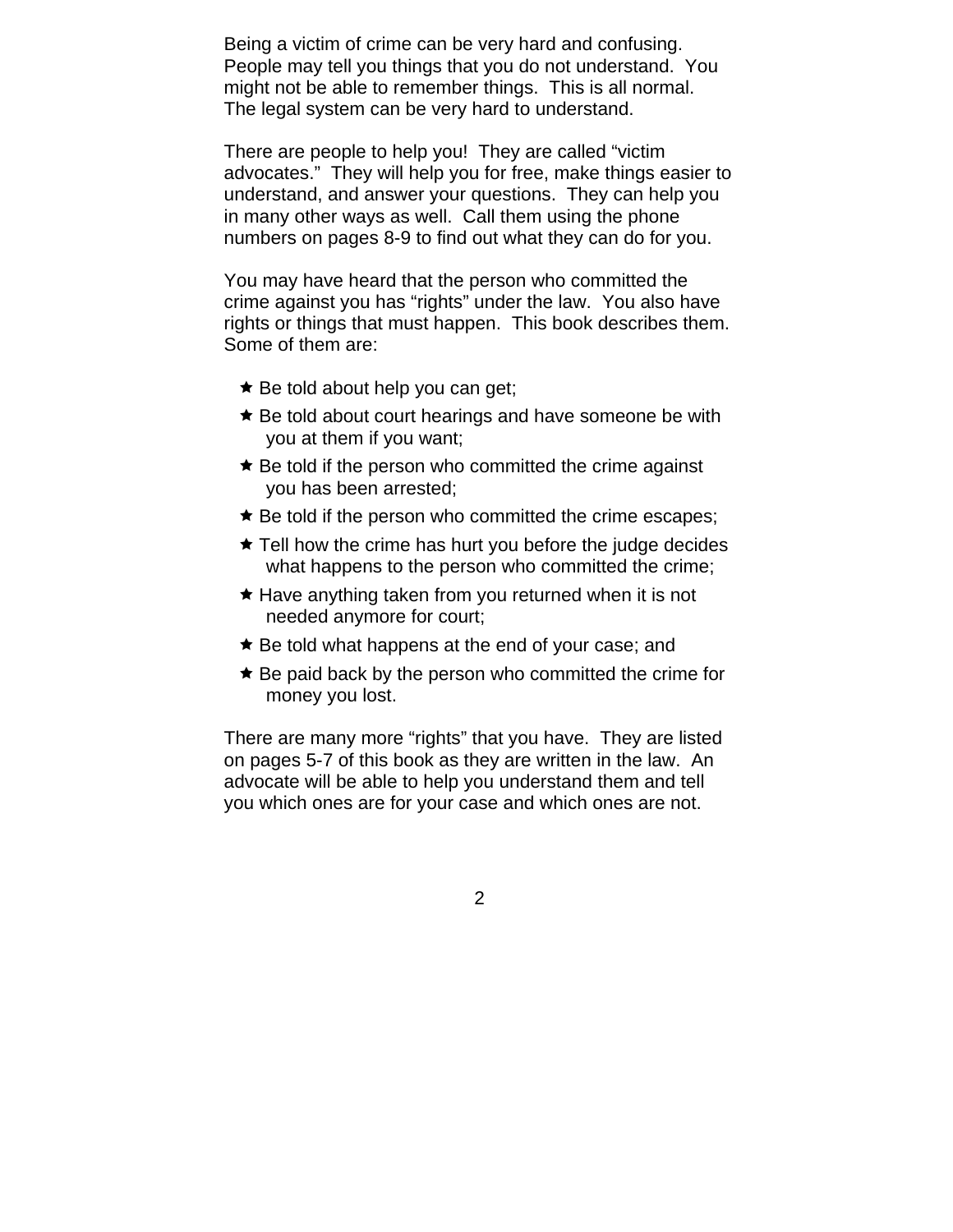#### **VICTIMS COMPENSATION ASSISTANCE PROGRAM**

This program may be able to help by paying you back for money you had to pay or lost because of a crime. Compensation may be paid to you or others for medical expenses, counseling, lost work earnings, loss of support, funeral expenses, travel costs, childcare, stolen cash, relocation, the costs to cleanup a crime-scene and other expenses.

#### **TO RECEIVE COMPENSATION, YOU HAVE TO:**

- **O** Be a victim of a crime that happened in Pennsylvania.
- **O** Report the crime or file a Protection from Abuse Order (PFA) within three days.
- **O** Cooperate with the police, courts and the Victims Compensation Assistance Program.
- **O** File the claim within two years of the crime.
- $\Theta$  Not be involved in illegal activity that caused the crime to happen.
- **O** Lose at least \$100 because of the crime (if you are less than 60 years old).

#### *— There are exceptions to the above requirements (especially if the victim is younger than 18 years old)*

#### **This program will not reimburse you for:**

- $\star$  Pain and suffering.
- **\* Stolen or damaged property (except some medical** things).

**REMEMBER**, you or a family member may receive compensation even if you don't meet all of the above requirements. To see if you may be eligible or for help in filing a claim, please contact the Victims Compensation Assistance Program at (800) 233-2339.

**The best way to file a claim is with the help of a victim advocate at one of the places on pages 8-9. You can also file a claim by yourself on the Internet. Just go to [www.pacrimevictims.state.pa.us](http://www.pacrimevictims.state.pa.us/) and click on "Financial Help."** 

There is no cost to file a claim!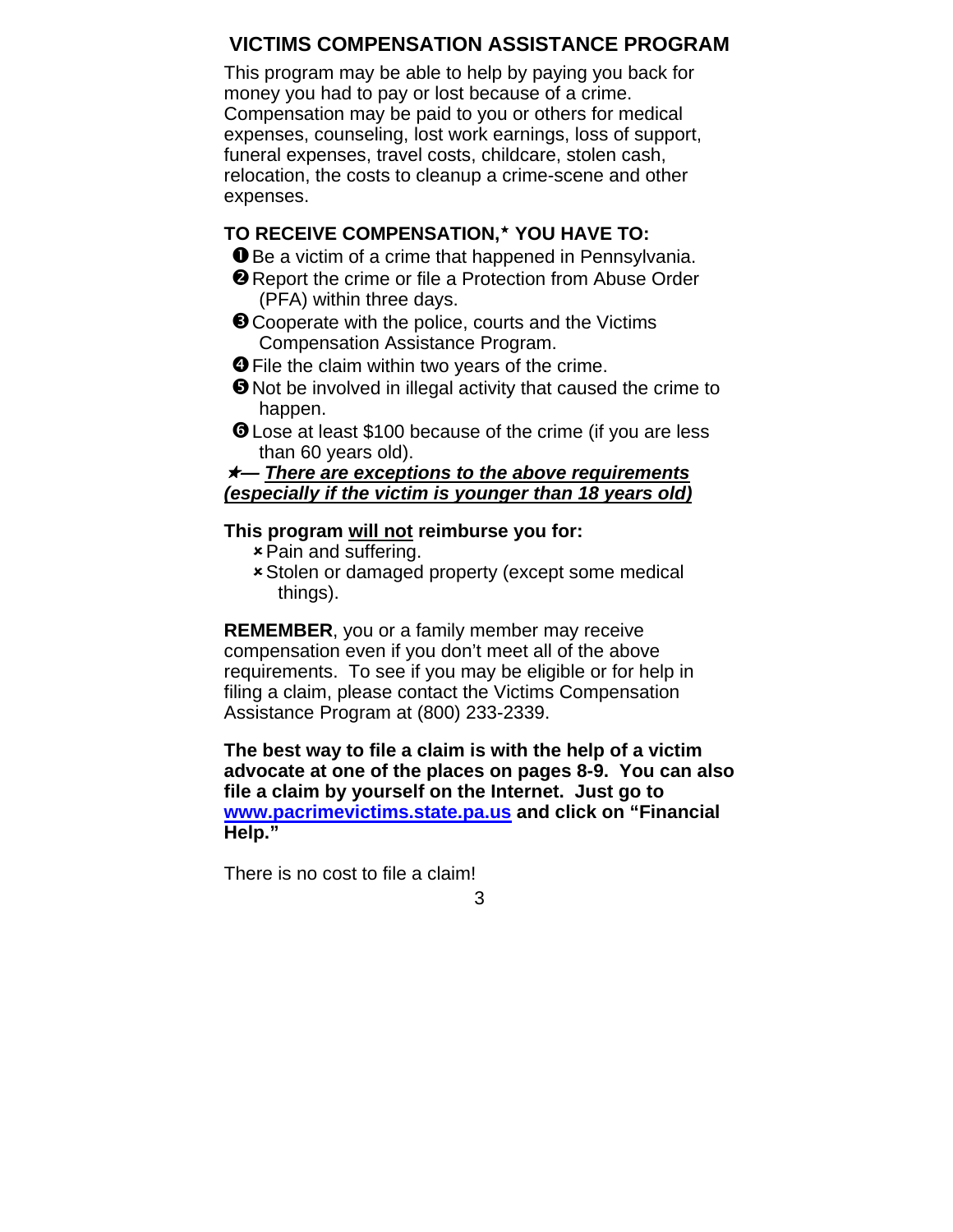### **WHAT YOU MUST DO**

To get information about your case, you must give your address and telephone number to agencies that will assist you with your rights. You must also tell them if your address or telephone number changes. For child victims, the parent or legal guardian must do this. For a homicide, a surviving family member must do this. Only people who work for the police, district attorney (this may include Victim/Witness staff) or corrections department may see your address and telephone number. No one else will be given your address or telephone number unless you say it is okay in writing.

## **PROTECTION FROM ABUSE (PFA) ORDER**

If you are a victim of domestic violence, you have the right to go to court and file a PFA order which could include the following:

- 1) Restrain the abuser from further acts of abuse;
- 2) Tell the abuser to leave your household;
- 3) Keep the abuser from entering your home, school, or work;
- 4) Give you or the other parent temporary custody of or visitation with your child or children;
- 5) Tell the abuser to pay support to you and the minor children if the abuser has a legal duty to do so;
- 6) Tell the abuser to give up any weapons;
- 7) Tell the abuser to stop stalking or harassing you or other persons in your family; and
- 8) Tell the abuser to pay for your losses from the abuse.

For more information, contact the Domestic Violence Services program listed on page 8.

## **ADDRESS CONFIDENTIALITY PROGRAM (ACP)**

If you are a victim of domestic violence, sexual assault or stalking and the person who committed the crime against you does not know where you have moved or where you are about to move, this program may be able to help you stay safe. To apply or to learn more about the program, call one of the programs listed on page 8 or the Office of the Victim Advocate at 1-800-563-6399.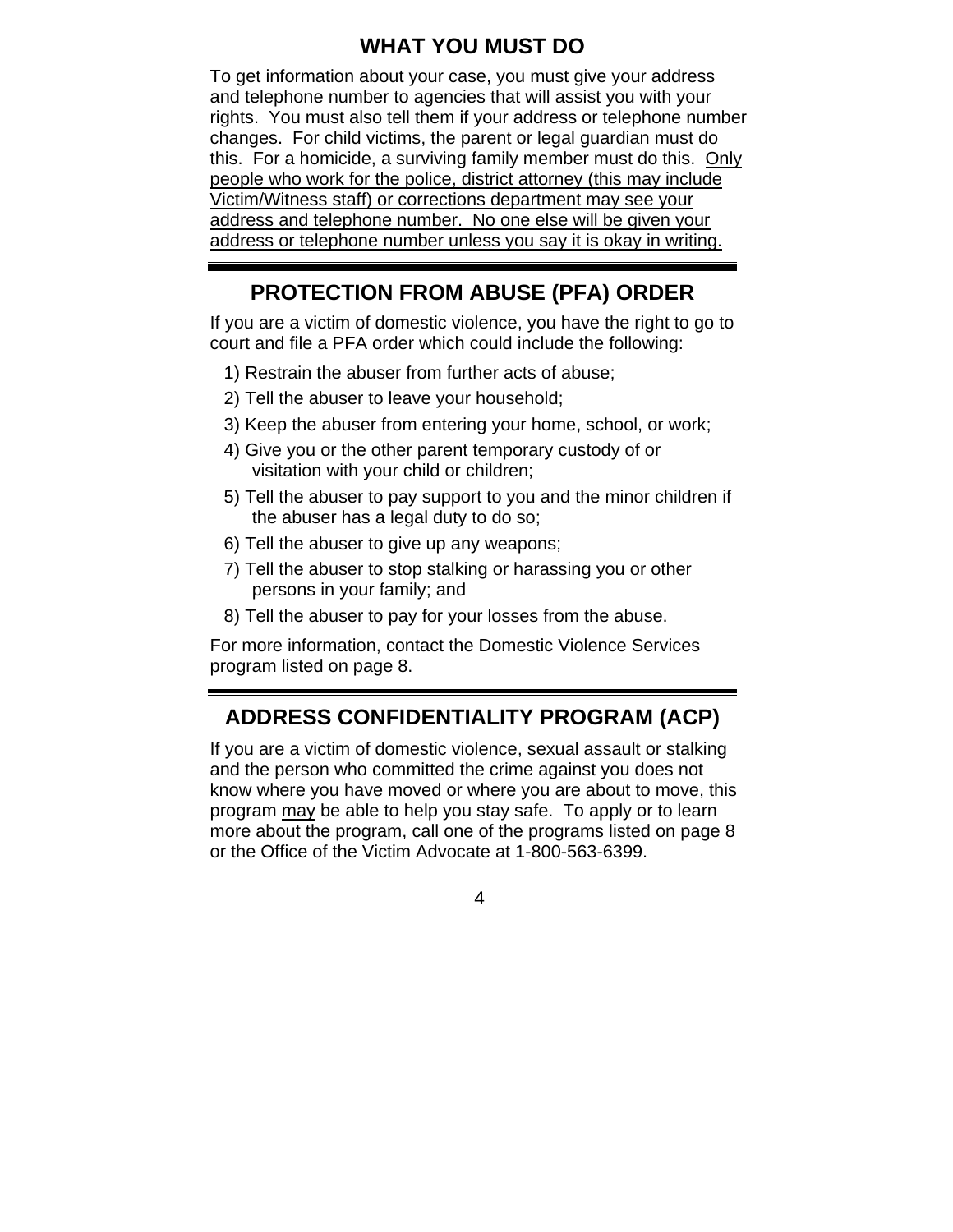## **VICTIMS' RIGHTS**

Victim's Rights are found in many different laws. Here is a list of your rights. **You do not have to do anything to get most of these rights. However, you must ask for the ones that are underlined.** 

If you are a victim of crime in Pennsylvania, you have the right:

- $\triangleright$  To be notified of basic information on available services;
- $\triangleright$  To be notified of certain significant actions within the justice system pertaining to your case, including the granting or denial of bail to an adult offender, the detention or release of a juvenile, the filing of a petition alleging delinquency, and the escape and subsequent apprehension of an adult prior to trial or a juvenile prior to adiudication:
- $\triangleright$  To be accompanied at all proceedings by a family member, a victim advocate or other support person;
- $\triangleright$  To give prior comment on the sentencing decision regarding an adult offender or the disposition of a delinquent child and to receive help in preparing oral and written victim impact statements detailing the physical, psychological and economic effects of the crime that will be considered by the courts;
- $\triangleright$  To collect restitution and to receive assistance with preparing, submitting and follow-up with a claim for compensation;
- $\triangleright$  To be notified of an adult offender's transfer from a state prison to a mental health facility and the discharge, transfer or escape of the adult offender from that facility;
- $\triangleright$  To receive immediate notice of the release of an adult offender on bail who is incarcerated in a local prison for a violation of a Protection From Abuse (PFA) order or for a personal injury crime committed against the victim protected by the PFA;
- $\triangleright$  To have property returned that was seized as evidence but is no longer needed for prosecution; and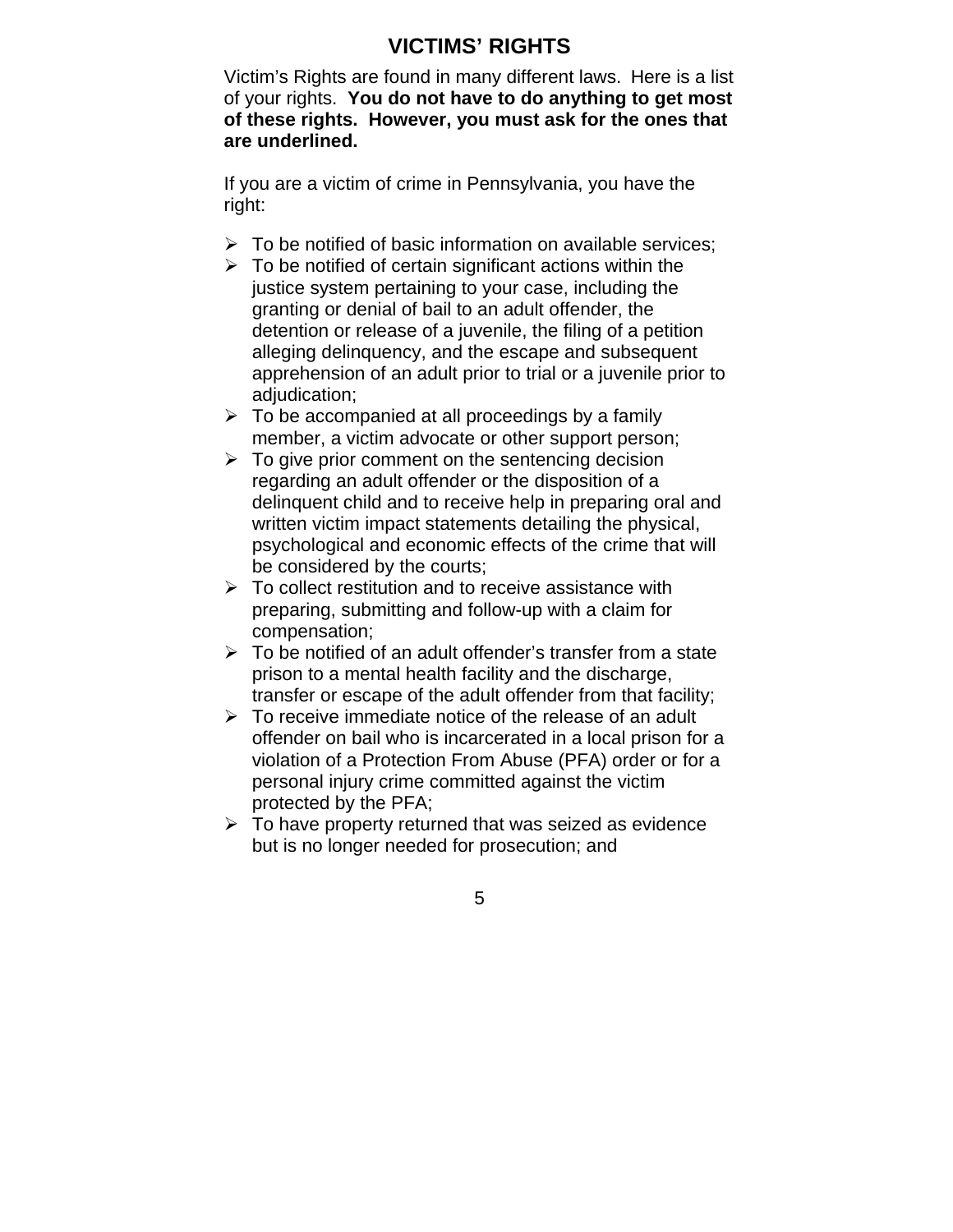$\triangleright$  To have notice and to provide prior comment on a judicial recommendation that the defendant participate in a motivational boot camp.

#### **Victims of personal injury crimes have the additional right:**

- $\triangleright$  To receive notice of the arrest of a suspect or the filing or forwarding of a complaint relating to the crime, including notification in 24 hours or less of a complaint alleging delinquency of a juvenile;
- $\triangleright$  Upon request, to receive notice when an adult offender is released from incarceration at sentencing;
- $\triangleright$  To receive notice of the opportunity to give prior comment on and receive post-sentencing decisions involving a release from a state prison, such as work release, furlough, parole, pardon or community treatment center placement;
- $\triangleright$  To receive notice of and provide prior comment on recommendations sought by the Department of Corrections that an offender participate in a motivational boot camp;
- $\triangleright$  To receive notice of the release of an adult offender from a local correctional facility including work release, furlough, parole, release from a boot camp or community treatment center placement;
- $\triangleright$  To receive immediate notice of the escape of an adult offender and subsequent apprehension;
- $\triangleright$  Upon request, to receive notice of the filing, hearing or disposition of appeals;
- $\triangleright$  To receive notice of the commitment to a mental health institution from a state or local correctional institution.

 $\triangleright$  To receive notice of the termination of the courts' jurisdiction.

You can register to be notified when a particular inmate is released, transferred or escapes from a county jail or state prison. For more information, go to: [www.pacrimevictims.state.pa.us](http://www.pacrimevictims.state.pa.us/) and click on "PA-SAVIN" or contact your local victim assistance program for help with registering.

6

 $\overline{a}$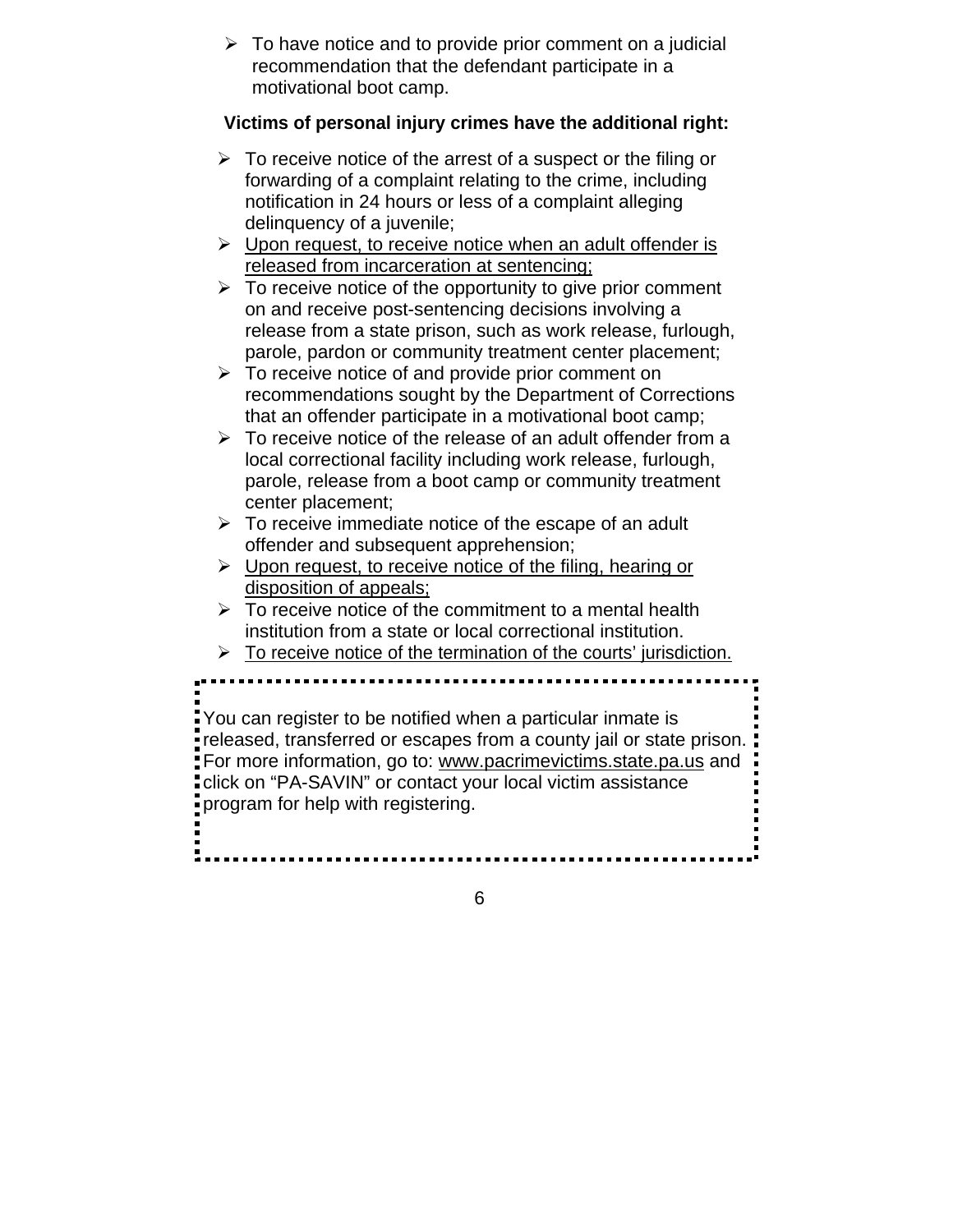#### **Victims of crime committed by a juvenile have the additional right:**

- $\triangleright$  To receive prior notice of delinguency hearings and notification of hearings about transfer of a juvenile to and from criminal proceedings; and
- $\triangleright$  To receive notice of the details of the final disposition of a juvenile's case.

#### **Victims of personal injury/burglary crimes have the additional right:**

 $\triangleright$  To give prior comment on the potential reduction or dropping of charges or any changes of a plea in a criminal or delinquency proceeding, diversion of a case, including an informal adjustment or a consent decree.

#### **Victims of personal injury crime committed by a juvenile have the additional right, upon their request:**

- $\triangleright$  To receive notice prior to the release of a juvenile from residential placement, a shelter facility, or a detention center;
- $\triangleright$  To be notified and have the opportunity to submit a written objection prior to the transfer or release from a placement facility of a juvenile who has been adjudicated delinquent when such action is contrary to a previous court order or placement plan approved at a disposition review hearing;
- $\triangleright$  To be given immediate notice of a juvenile's escape from residential placement, a shelter facility or a detention center and subsequent apprehension; and
- $\triangleright$  To submit written comment and oral testimony at a disposition review hearing.

**For more information or help in understanding these rights, please contact the Victim/Witness Assistance Program or Juvenile Court Victim/Witness Assistance Program listed on page 8. They will be able to help explain your rights, which can be hard to understand. They can also help you with any questions you may have.**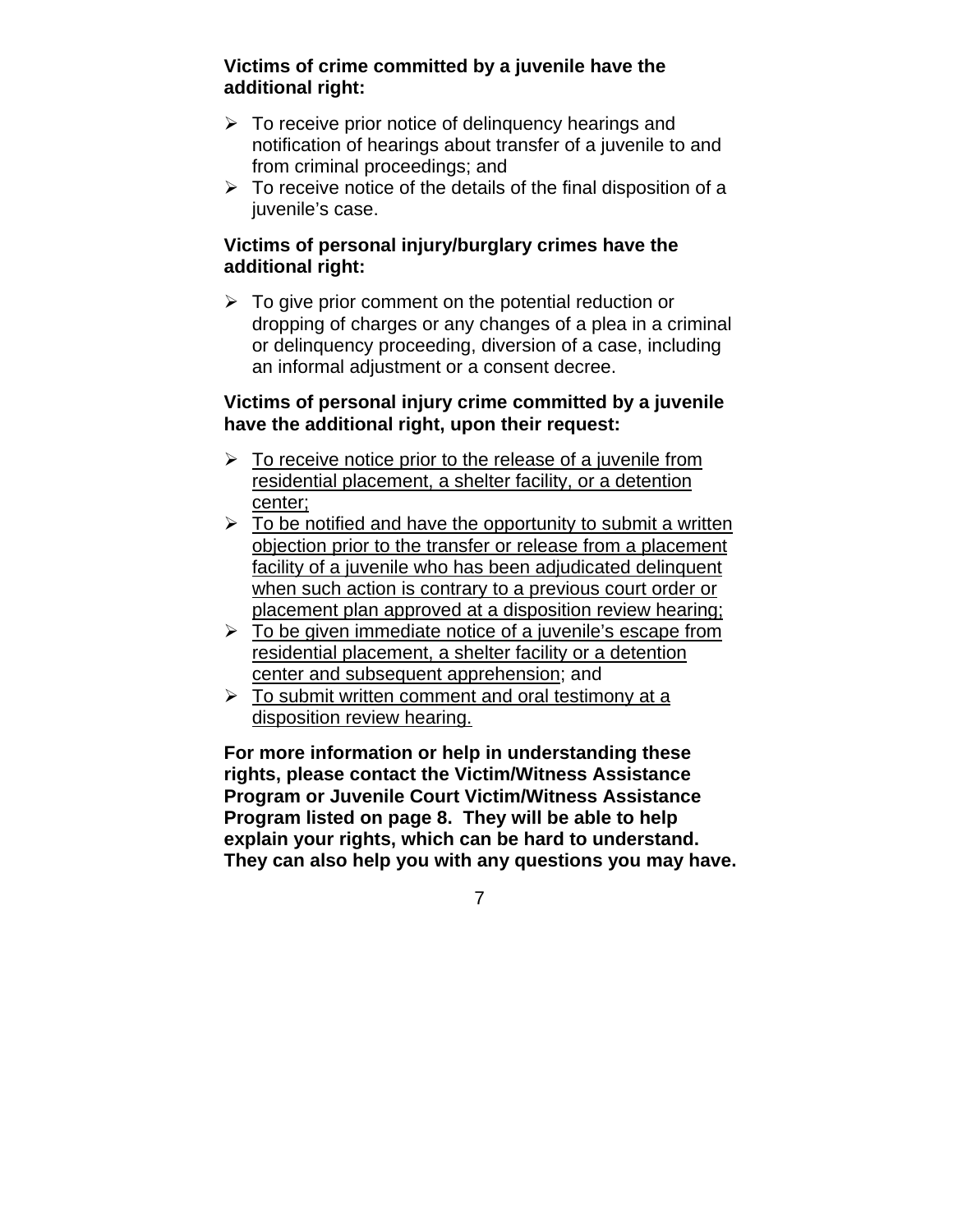## **AGENCIES THAT CAN ASSIST YOU:**

#### **Victim/Witness Assistance Program:**

Information on victims' rights and services when the offender is an adult (age 18 or over) in the criminal justice system and community

## **Agency:**

#### **Juvenile Court Victim/Witness Assistance Program:**

Information on victims' rights and services when the offender is under age 18 in the juvenile justice system and community

**Agency:** 

**Telephone Number:** 

#### **Domestic Violence Services:**

Legal support, counseling, shelter, and other help (see page 4)

## **Agency:**

**Hotline Number:** 

#### **Sexual Assault Services:**

Counseling, support, and help for sexual assault victims, their family members and others close to them

#### **Agency:**

**Hotline Number\_\_\_\_\_\_\_\_\_\_\_\_\_\_\_\_\_\_\_\_\_\_\_\_\_\_\_\_\_\_\_\_\_\_\_**

#### **Victims Compensation Assistance Program:**

Information and help with money you lost and bills related to the crime

**Telephone Number: (800) 233-2339**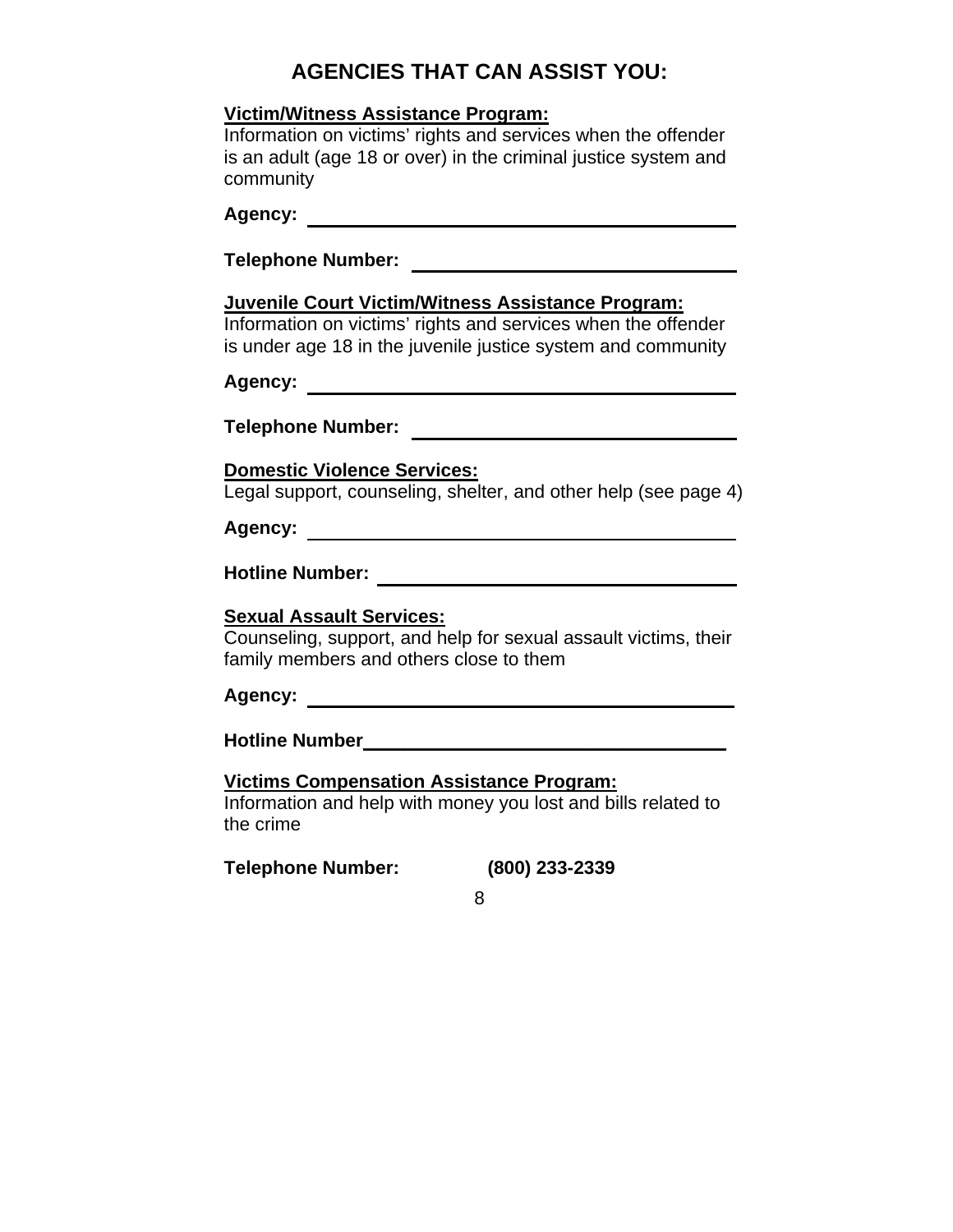## **AGENCIES THAT CAN ASSIST YOU (con't):**

#### **Drunk Driving Services:**

Counseling, support, and help for victims of DUI crashes and their families

**Hotline Number:** 

#### **Homicide Services:**

Counseling, support, and help for the families of murdered victims

## **Agency:**

**Hotline Number:** 

#### **Child Abuse Services:**

Counseling, information and referral services for abused and neglected children and their families

**Agency:** 

**Hotline Number:** 

#### **Elder Abuse Services:**

Counseling, shelter and protective services for older victims and their families

### **Agency:**

**Hotline Number:** 

#### **Robbery, Assault and Burglary Services:**

Counseling, support, and help for victims who were robbed, hurt or had their home broken into

#### **Agency:**

**Hotline Number:**